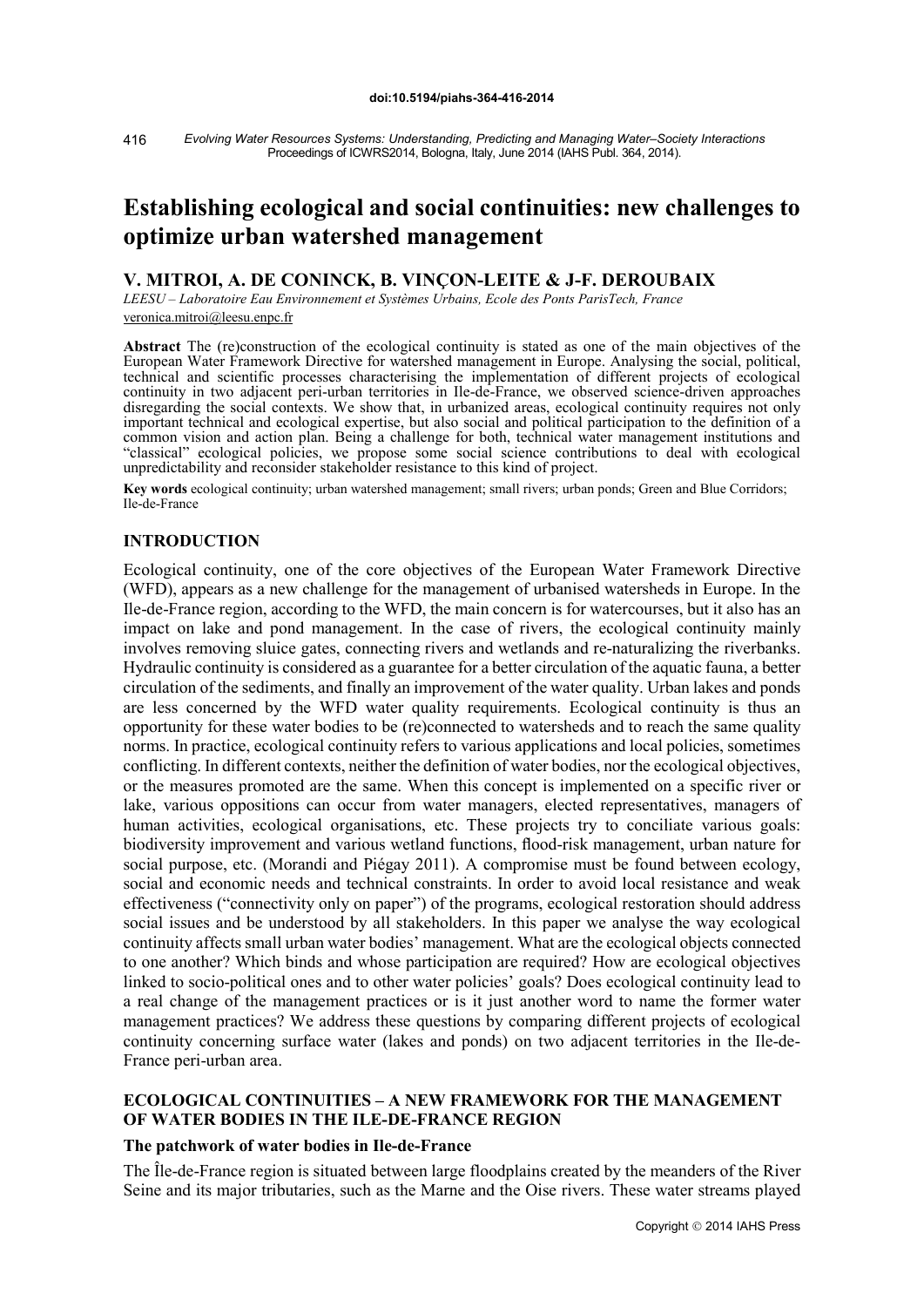an important role and were heavily transformed with the socio-economic development and urbanisation of the region. Île-de-France is the fourth densest region in the European Union (11.7 million inhabitants, and 980 inhabitants/km<sup>2</sup>) and the most populated region of France with 19% of the population on 2% of the national territory (Marchand 2007). With the urbanisation of the peripheral areas and the construction of the "New Cities" (*les Villes Nouvelles*), Île-de-France roughly lost, within the last 50 years, 1000 km<sup>2</sup> of rural and natural habitats. In spite of this massive urbanisation, Île-de-France is essentially a rural region; half of its surface is used for agriculture (Bertaud *et al*. 2004). The extension of residential suburbs and the creation of a complex network of infrastructures (800 km of motorways, 3900 km of railways, etc.) changed not only its landscape, but also the hydro-morphology of the surface water. In the most urbanised areas, important parts of the rivers were covered, being completely transformed into stormwater or wastewater infrastructures. Still, the aquatic ecosystems are more important than what is generally supposed in the complex mixture of urban, peri-urban and rural areas characterizing Île-de-France. The region presents no less then 1700 km of rivers and 990 lakes, reservoirs and ponds (Catherine *et al.* 2008). New man-made reservoirs and canals have been added to the existing ones, contributing to a patchwork of water bodies more or less connected to the natural environment. Today they accomplish multiple services: regulation services (water purification, flood control, water supply, biodiversity conservation, etc.), cultural services (recreational activities, fishing, tourism, education) and ecological services (Natura 2000, natural protected areas, etc). The ecological continuity is considered today as one of the main management practices to assure the co-existence of these different functions and to reconsider their ecological and social values.

## **The issue of ecological continuity in the French context – competing knowledge and definitions of ecological continuity**

The concept of ecological continuity is nowadays enacted in water planning procedures, namely the SAGE procedure (*Schémas d'Aménagement et de Gestion des Eaux*), but also in some urban planning procedure, such as the TVB (*Trames Verte et Bleue* – Green and Blue Corridors), or other environmental protection policies (such as: ecological corridors, protected areas networks, etc.). These different ways of defining ecological continuity involve different issues, actors, knowledge and territories. In France, since the 1992 Water Act, SAGEs are the main water governance procedures at the watershed level. Their implementation implies the creation of a Local Water Committee (CLE – Commission Locale de l'Eau), involving local elected representatives of the concerned localities (half of the members), territorial representatives of the central State administrations (a quarter) and members of local associations: fishermen, ecologists, aquatic sports, farmers and industrial entrepreneurs (a quarter). The CLE can bring together 30 to 50 members, to decide the objectives and measures in order to improve water management. SAGEs strictly deal with water management issues, and therefore mostly deal with "longitudinal continuity" of rivers, and the connections between surface water and groundwater. This procedure considers the water resource as a whole, at the watershed scale. Urban master plans must be amended in order to be coherent with SAGEs, but the link between urban planning and water management is far from being acted. The TVB is an urban planning tool. The TVB originates in the "Grenelle Environmental Forum" (Loi Grenelle 2009), stipulating the obligation for local communities to "maintain and reconstitute a network of corridors so that animal and plant species, can communicate, circulate, find food, reproduce and rest". This definition stresses the ecological importance of water infrastructures for urban biodiversity; they are considered as "biodiversity reservoirs". This urban planning policy establishes "lateral continuity" both between different water bodies and between water bodies and "green" elements. Ecological continuity and restoration, particularly in urban contexts, is a complex collective decision-making process that involves a diversity of stakeholders and experts, each with their own perceptions and preferences about ecological or urban landscapes. The European WFD specifies the importance of the stakeholders' participation to the ecological continuity and restoration programs but leaves to each management structure the possibility to define the modalities and the intensity of this participation (Allain 2001). In this article we examine how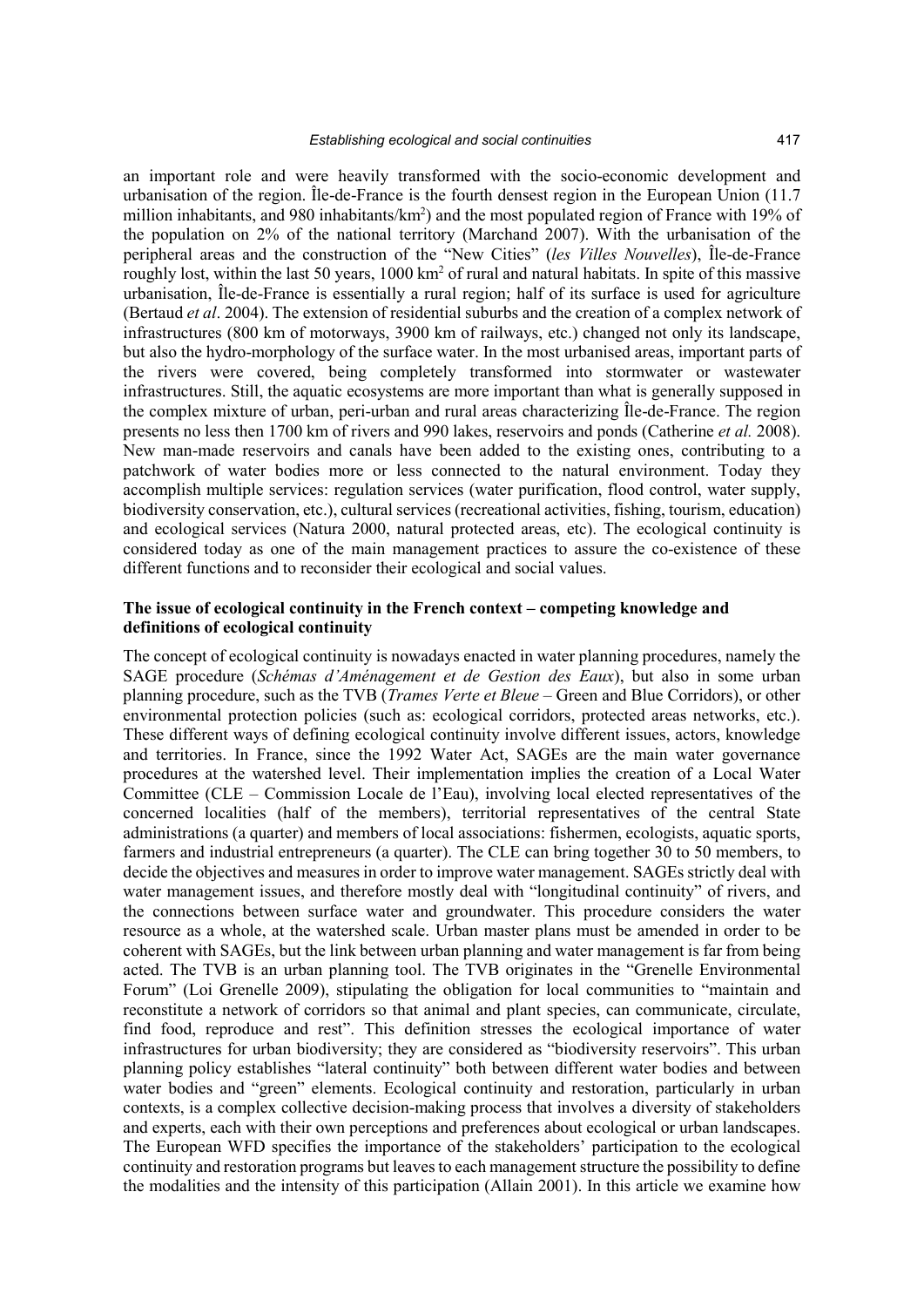different projects of ecological continuity were implemented in Ile-de-France. The two case studies concern a lake and a river situated on adjacent territories, represented by two different SAGE. The SAGE of Bièvre (including the Saint-Quentin Lake) and the SAGE of Orge-Yvette (representing the Orge River) are very similar territories, confronted with similar problems of water quality and highly modified watersheds. By comparing the ecological continuities implemented on these territories, we show the diversity of practices and definition of ecological continuities for different kind of water bodies. Our insights about the social issues involved by these projects are based on interviews with the main stakeholders (10–12 interviews per site) and on the participatory observation of collective meetings addressing ecological continuity projects.

## **Saint-Quentin-En-Yvelines Periurban Lake – which ecological continuity for which lake?**

Our first case study concerns one of the biggest (200 ha) lakes of the Ile-de-France region. The lake was created at the end of the 17th century as the downstream retention point of a complex hydraulic network, draining a plateau of 6000 ha. The network was meant to supply water for Versailles Chateau fountains. This initial function ended in 1977, but it still has a draining function for the hydraulic network. Nowadays its watershed consists of a mosaic of agricultural lands, forests, residential areas and important transport infrastructures. The construction of the "new city" of Saint-Quentin-en-Yvelines in the 1970s involved a radical change of the lake's functions and uses. It became a place dedicated to recreational activities, mainly windsurf and other nautical sports. An important Leisure Park is managing these activities and represents the main manager of the lake. Still, the lake also plays an important flood protection role, being a stormwater retention basin for the city. A treatment lagoon meant to improve the storm water quality discharged into the lake was created. The lake flows into the Bièvre River and reaches, after crossing several suburbs of Paris, the Seine River. In 1982, the hydrological management of the upstream network and of the lake was delegated to a Joint Local Authority – SMAGER (Syndicat mixte de gestion du réseau d'étangs et rigoles), bringing together representatives of all the municipalities and of the Leisure Park. Its first mission was the maintenance of the network in order to prevent floods. In 1986, an ornithological organisation (le Groupe Ornithologique de Paris – GOP) initiated a project for the settlement of a National Nature Reserve on one side of the lake (87 ha). The ecological value (230 birds species have been identified) was acknowledged, but the National Commission pointed out some "problems with the quantity and the quality" of the lake's water. It took 20 years for the management plan to be actually validated in 2006, but still the reserve's managers highlight the fragility of this protected area, facing increasing conflicts of use and risk of pollution. The ecological importance of the lake was strengthened in 2003 by the Natura 2000 site nomination. The ecological valuation of the lake has contributed to the improvement of its quality. Still, this strong ecological protection becomes a source of conflict, not only between different uses, but also between different management policies. The conflict of uses refers mainly to the co-existence of different needs for social, ecological and hydrological use. This conflict was partially solved by a strict spatial division between natural areas and social activities areas. The reserve was enclosed 10 years after its creation, in order to protect the site from users of the Leisure Park: "without barriers, there is no possible protection!" (Natural Reserve manager). Another answer to the conflict of use was the negotiation of a *consensual water level curve* in 2011 that conciliates the different water needs of the main actors: the Leisure Park, the Natural Reserve and the SMAGER. If all the actors acknowledge the ecological importance of the lake, its integration to larger management plans (such as ecological continuity) still has to be defined and negotiated. The superposition of different administrative and management units (district, city, river catchment, nature protection, water management and urban planning), has as a consequence the definition of different ecological continuity management plans. The first is the master plan for the Bievre River watershed (SAGE). In that case, the hydrological continuity requires the same quality standards for the lake and for the connected natural river. Its main objective is the reduction of the negative impact of the urban stormwater input on the lake. A second project of ecological continuity is developed by the city of Saint-Quentin as an urban planning tool (TVB). This project focuses on the landscape connection between different green and blue spots of the city.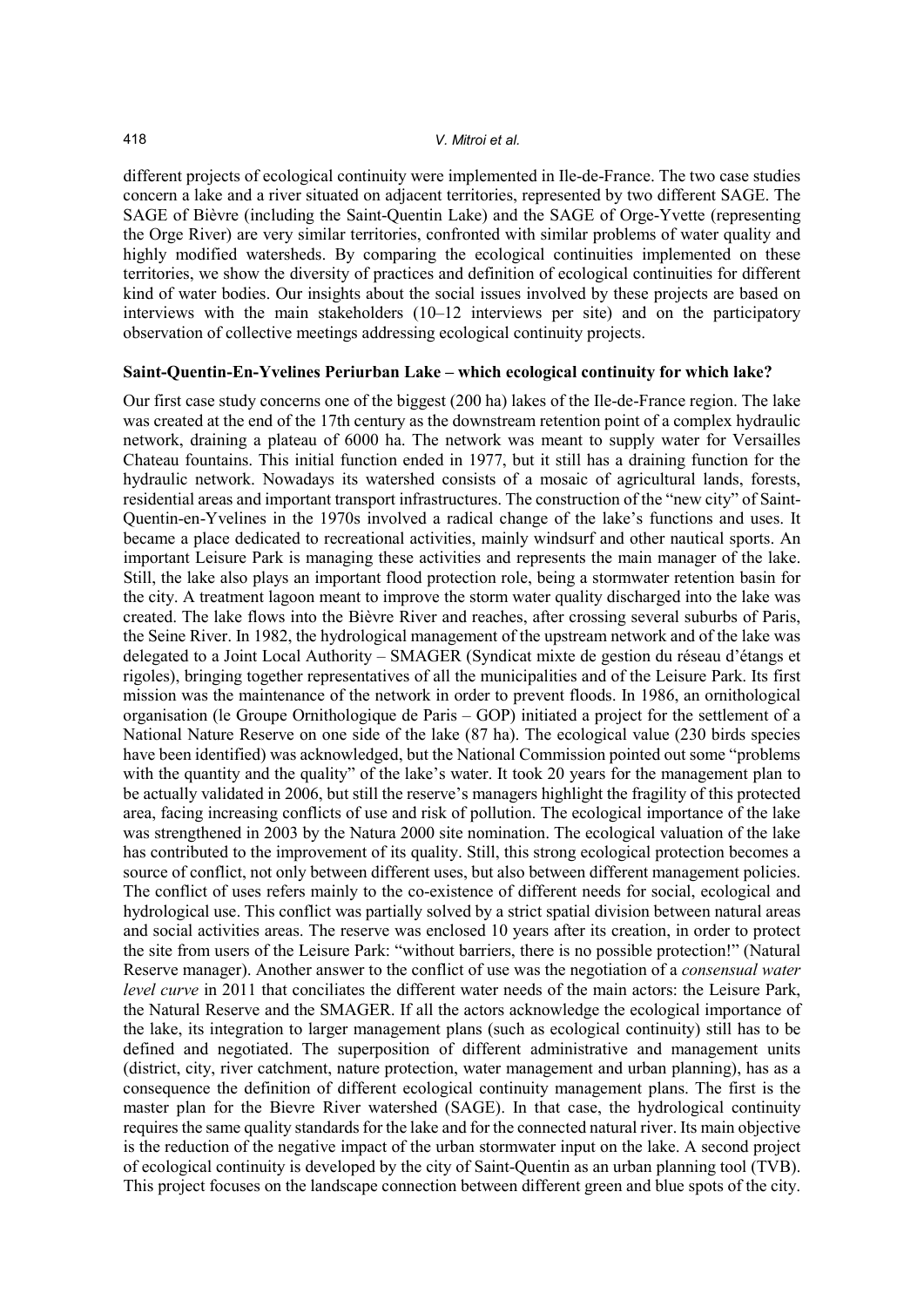Finally, a third type of ecological continuity concerns directly the ecological value of the lake and is promoted as part of the Natural Protected Areas National Strategy. As the size of the existing natural reserve of Saint-Quentin-en-Yveline's lake is "critical" (not big enough to assure the protection of the aquatic ecosystem by itself), an ecological continuity project concerns the expansion of the protected area of the lake by the creation of a bigger reserve (or a network of small reserves) on the entire upstream watershed. Each of these ecological continuity projects redefines the lake's functions and quality exigencies. As no initiative is taken in order to "link" these different projects together, some competing visions between projects are emerging. From the point of view of the SAGE promoters, the biological and chemical quality of the lake is the priority. The role of the treatment lagoon, managed since its creation by the natural reserve, then becomes very important. But the natural reserve does not assume this treatment function: "The management of this lagoon is strictly done from an ecological point of view, meaning that the water level must vary according to the nesting periods. On the contrary to accomplish its water treatment function, the lagoon should be continuously provided with water. But the role of the natural reserve is not to clean the water of the city" (Natural Reserve manager).

According to the TVB ecological continuity, the lake is defined as a biodiversity reservoir, the most important natural site on the territory. Still, its physical, chemical and biological water quality are not considered as the most important issues. The urban planers try to estimate the value of the ecosystem services of the lake. The ecologists are very sceptical, considering that the TVB could be instrumentalized into greening urban policies by the Leisure Park and the urban planners, without considering a substantial protection of the environment. Finally, the ecological continuity proposed by the Nature Conservation Committee is criticized by the Joint Local Authority – SMAGER. Their main criticism is that: "Too much protection blocks the current and rapid intervention on the network, absolutely necessary for the principal flood risk mission" (SMAGER). The three projects are not conflicting so much at this stage of their implementation, because different political fields and management structures are in charge of each of them. Still, we can observe competing visions about the lake, each project articulating different actors, resources, territorial scales and different degrees of ecological protection for the lake. Actors involved do not necessarily communicate or take into account the compatibility between these parallel projects and disregard the diversifying uses and functions of the lake.

#### **The Orge River**

The second territory we would like to present in this paper is the Orge River valley. The Orge River is a 50 km long tributary of the Seine River, in the Paris suburbs, which runs first through agricultural land, then through urbanised areas. Its watershed covers 950 km<sup>2</sup>. The Orge has been modified by engineering in order to control water-levels and the increasing flood risk due to the soil imperviousness generated by the urbanisation in the last 30 years. There are two Joint Local Authorities in charge of the river management. We focused our study on the Joint Local Authority (Syndicat mixte de la vallée de l'Orge aval – SIVOA) managing the downstream and most urbanized part of the watershed, encompassing 37 cities with a total of 370 000 inhabitants. SIVOA was created at the beginning of the 1930s and has now reached 90 technicians. Their initial goal of hydraulic management (focused on wastewater services and flood prevention) evolved to an ecological management during the 1990s (Guillerme and Viviane 1986). This ecological management consists, for instance, in removing some banks of the river made of concrete, and making flora and fauna inventories. SIVOA's programs are quite exemplary as they have always been very proactive and innovative in the management of the river (Carré *et al*. 2011). They try to manage together different issues: flood prevention, river pollution and also restoration of the rivers "natural" state. This restoration consists of favouring hydrological functionalities and dynamics in order to protect and enhance the natural environment. They work with hydrologists, landscapers and ecologists. From the 29 dams constructed on the downstream portion of the river, the Joint Local Authority has removed 21 of them so far. After having restored the longitudinal hydrological continuity of the river, SIVOA is now trying to better articulate the river management to the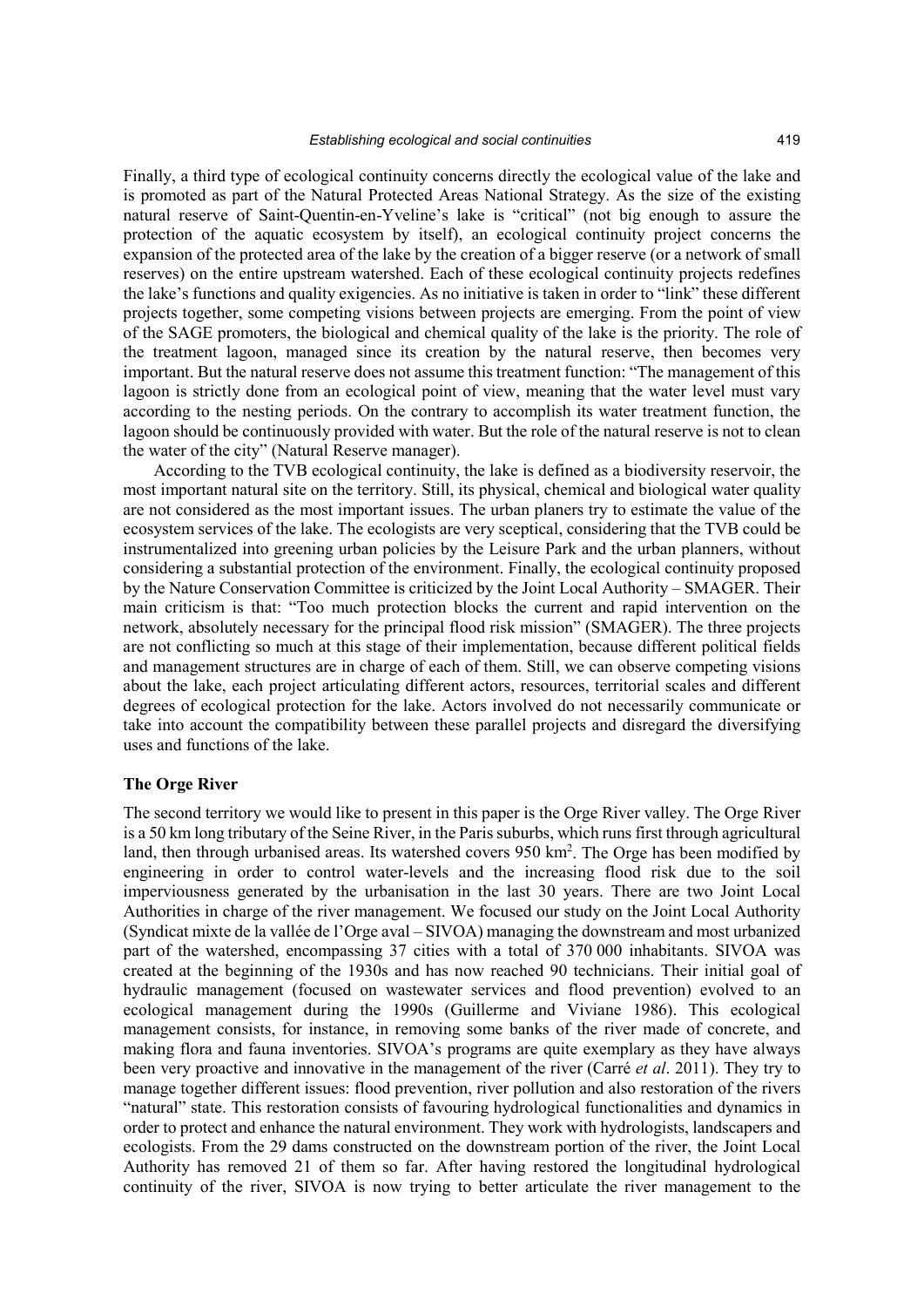#### 420 *V. Mitroi et al.*

watershed management, in an attempt to obtain a lateral ecological continuity. It tries to integrate the river with its urban and natural environment (the hillsides and the valley). In this new ecological continuity perspective, the river would become a key element of the territory and of the identity of the valley. Therefore, the creation of Green and Blue Corridors is one of the core objectives of their current management scheme (2014–2018). This new paradigm implied a lot of communication towards the SIVOA employees, to change the way they were working. It also faces some opposition and misunderstandings from the local cities (especially those that are not directly connected to the river). The Green and Blue Corridors encourage participation in theory, but in practice it is quite rare that ecological restoration is discussed with non-experts. Up to now it is a scientific notion, and, according to the technicians, its implementation requires technical abilities or skills. Therefore it does not open the debate of the water management question. It does not help to build a new water management paradigm that could take into account different expertise and allows different uses. In the Orge River watershed, the technicians of the water SIVOA want to keep the control over the design of the ecological continuity. They claim their monopoly to define what biodiversity is, and they play a decisive role in the elaboration of the management schemes (stating the planning and the maintenance of the watercourses). This scheme has to be approved by representatives from the municipalities later. Still the local elected representatives are not involved in the elaboration process. During the interviews technicians freely express this strategy: "[sceptical] Municipalities will be convinced as soon as they see that our restoration projects do not lead to chaos, such as proliferation of invasive species, mosquitoes, drying up of the river in some parts" (SIVOA). SIVOA owns part of the Orge riverbanks. Still most of the land that could be integrated in Green and Blue corridors belongs to municipalities. Those municipalities are not necessarily experts about water management, and their perception of the ecological continuity concept is no more than a regulation trying to prevent them from urbanising their territory. The risk is that green and blue corridors may be inscribed in their urban planning master plan, but just as a recommendation. This notion may not deeply question their way of doing water management or urban planning. There is also a gap between the municipalities close to the river and rather interested in the water issues, and the others, mostly not aware. How could non-experts understand this concept of Green and Blue Corridors? How to debate about the expert knowledge? How can the expertise be accessible to non-experts, and enriched by non-experts? On this territory, we set up an experiment to open the debate of ecological restoration with non-experts. A citizen conference about green and blue infrastructures and its implementation on the Orge watershed was held at the end of 2013. A citizen conference is a participation tool inviting citizens to deliberate and formulate informed opinions about complex issues. The participants in citizen conferences are selected randomly to represent a diverse set of opinions and demographics of a region. These participants are usually ordinary citizens, not stakeholders or professional lobbyists. A panel of experts is selected to represent a broad range of expertise on the specific sector being discussed. A moderator brings his help during the deliberation part of the event. Experts expose an overview of the problem to the citizens, who then discuss and give a synthesis of their recommendation and opinion about the issue. Our experiment should lead the citizen to expose how biodiversity and nature might exist on their territory. They will give their definition and their appropriation of the Green and Blue Corridors. From a social science point of view, the idea is to compare their knowledge to the scientists' and managers' knowledge. How do they deal with the uncertainty characterising the idea of ecological continuity? What kind of dilemma do they see between biodiversity and others uses of the aquatic ecosystems? We can explore how their representation can converge or not to build a common project on this territory.

# **CONCLUSION – HOW TO LINK ALTERNATIVE CONNECTIVITIES?**

The cross-reading of the two cases suggests that ecological continuity covers a large diversity of practices, even on very similar territories. Generally meant in an urban context as a transition from water infrastructures to "green" water infrastructures, ecological continuity requires the formulation of new goals and new content of these water infrastructures in connection with the dynamics of a given territory. Ecological continuity programs are not only a technical issue, but they are also a